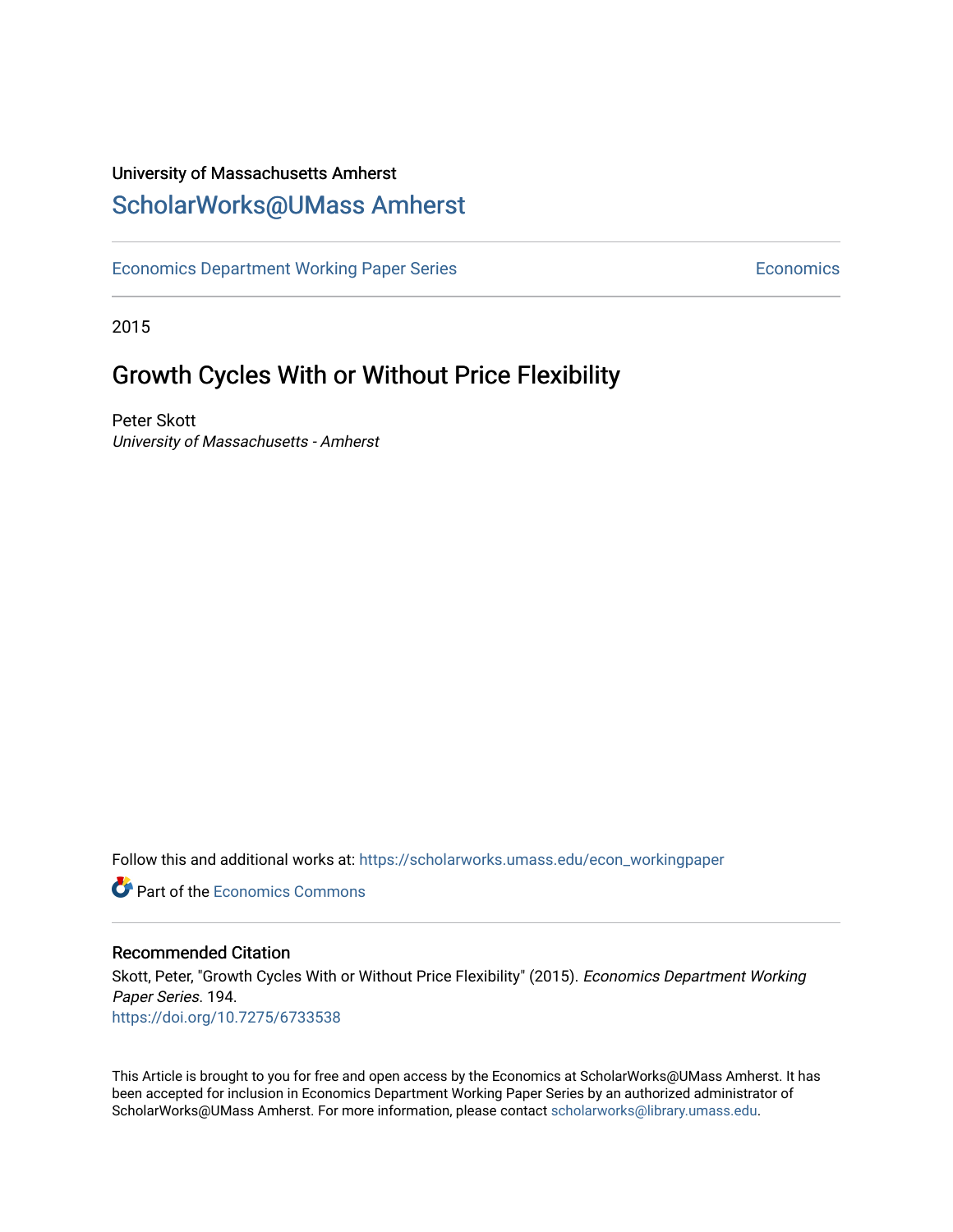# **DEPARTMENT OF ECONOMICS**

**Working Paper**

## **Growth Cycles with or without price flexibility**

by

Peter Skott

Working Paper 2015-03



## **UNIVERSITY OF MASSACHUSETTS AMHERST**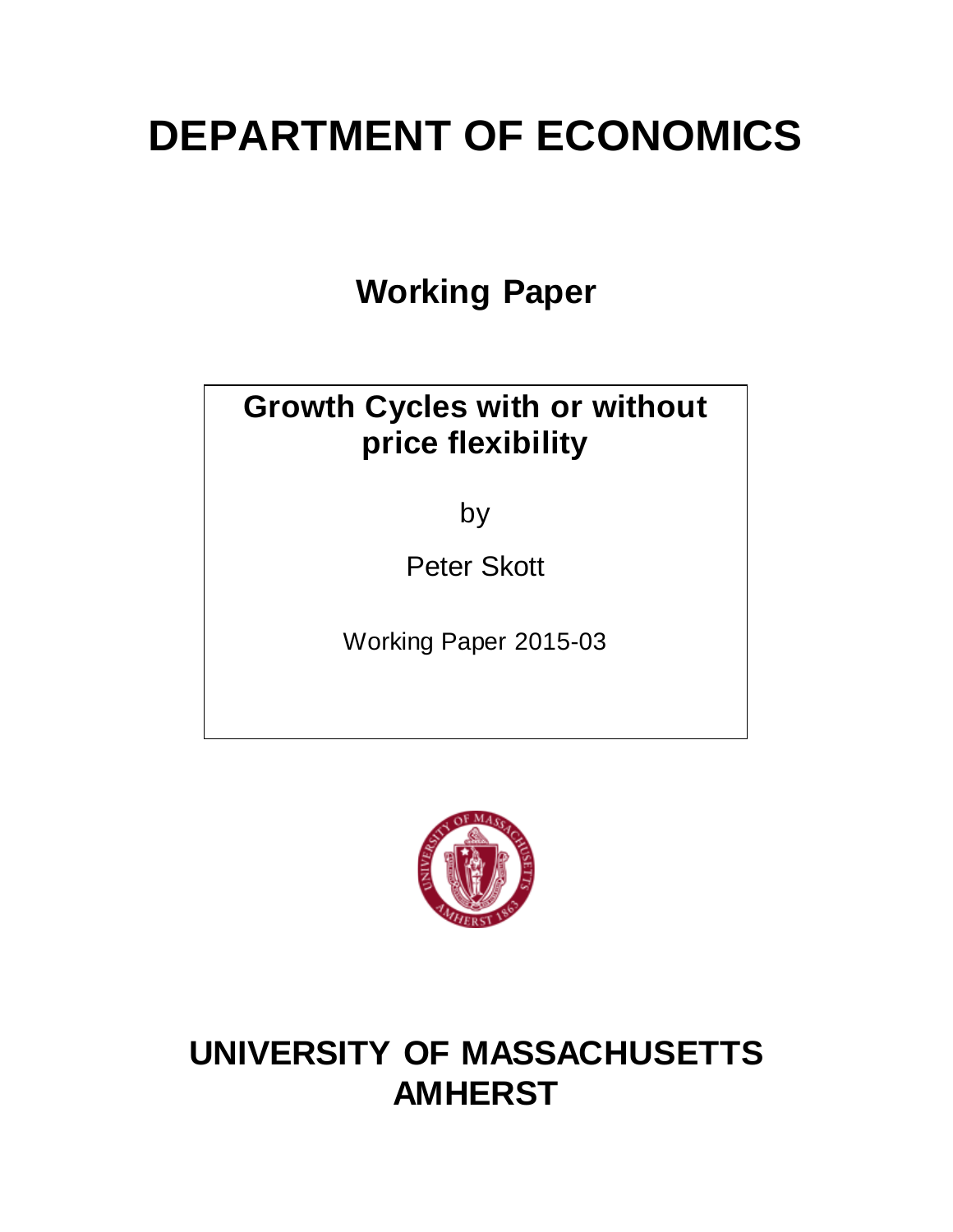## Growth cycles with or without price flexibility\*

Peter Skott<sup>†</sup>

February 10, 2015

#### Abstract

This note – written in response to von Arnim and Barrales  $(2015)$  – shows that (i) the Kaldor-Goodwin models in Skott (1989a, 1989b) and Skott and Zipperer (2012) provide good approximations to models with fast but finite adjustment of prices, (ii) the models can generate cyclical patterns that match the stylized facts, and (iii) an alternative model with instantaneous output adjustment and Öxed prices produces a dynamic system that is virtually identical to the Kaldor-Goodwin; this model may describe parts of the service sector.

JEL codes: E12, E32 Key words: Endogenous cycles, Harrodian instability, price flexibility, rationing, labor hoarding, behavioral foundations.

This paper will appear with minor revisions in the Review of Keynesian Economics. I thank Rudiger von Arnim and Jose Barrales for helpful comments on an earlier version.

<sup>&</sup>lt;sup>†</sup>Department of Economics, University of Massachusetts Amherst, MA 01003, and University of Aalborg; pskott@econs.umass.edu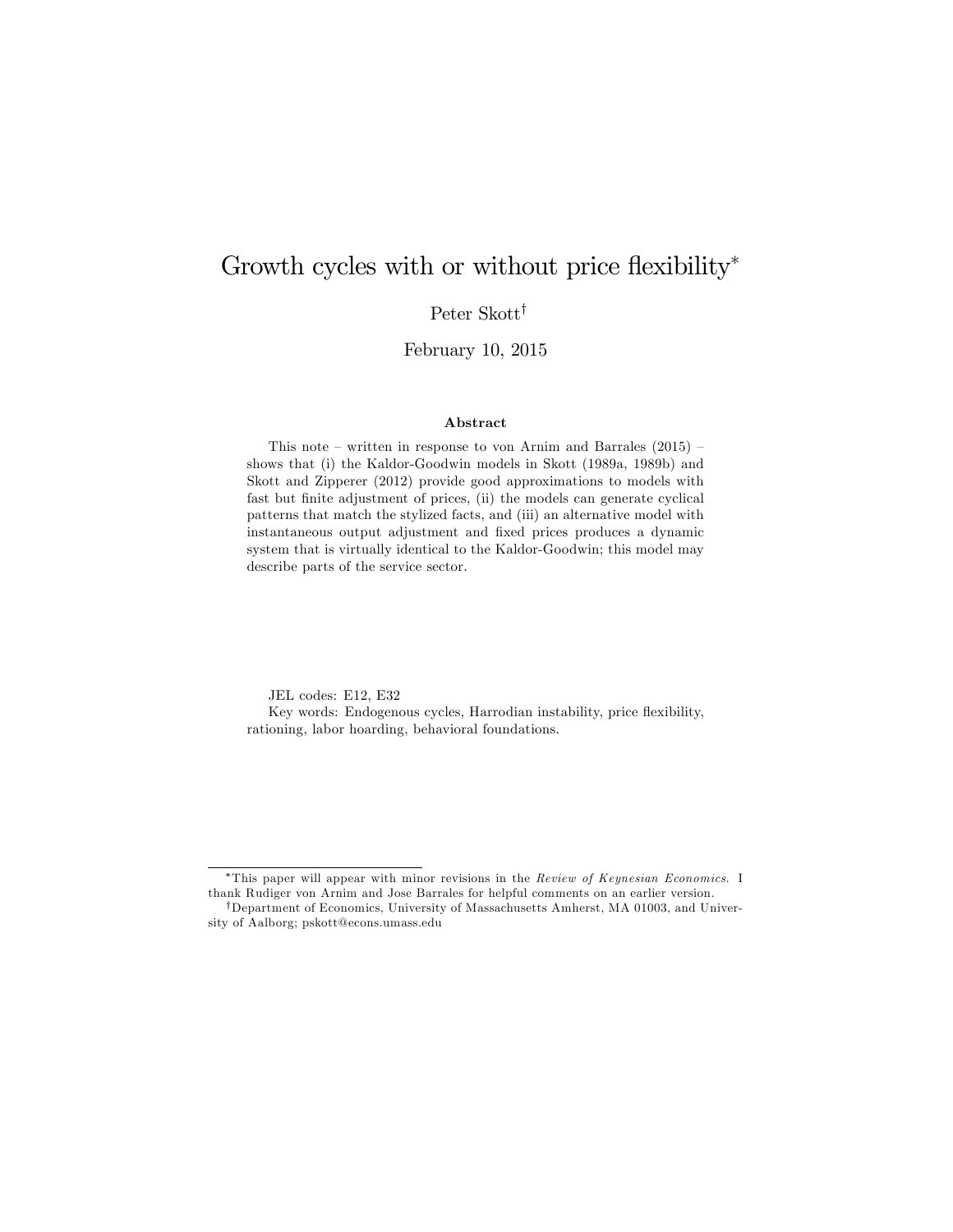## 1 Introduction

The main thrust of my argument in Skott (1989a, 1989b) was that (i) Keynesian short-run equilibria (in which short-term expectations are taken to be met) should not be used as the basic building blocks for a dynamic theory; expectations must be disappointed in some short periods unless the economy follows a warranted growth path, (ii) there are good reasons to take seriously the possibility of Harrodian instability, (iii) local instability is perfectly compatible with bounded fluctuations; it can lead to an integrated story of growth and cycles, (iv) a stabilizing ináuence can come from a Marxian reserve-army mechanism, and (v) the reserve-army mechanism is empirically relevant in most advanced countries today; the state of the labor market (the employment rate) influences firms' production and investment decisions.

von Arnim and Barrales (2015) [AB] take a similar approach. The possibility of Harrodian instability is emphasized; their models include an 'output expansion function' that is almost identical to the one in Skott  $(1989a, 1989b)$ ; the employment rate is seen as a key element in the determination of output growth and accumulation. This is all common ground. In fact, AB's analysis is much closer to mine than to the benchmark post-Kaleckian growth model with its perfectly elastic labor supply, a focus on steady growth paths, and an assumption that these growth paths are stable.

In this note I focus on three issues, leaving aside minor points of disagreement. I shall consider, first, the question of price flexibility. AB's main criticism of my approach is, I believe, unfounded. The cyclical patterns produced by a Kaldor-Goodwin approach with perfect price flexibility approximate the patterns generated by an extended model with high but finite adjustment speeds. Since the perfect-flexibility version can reproduce the stylized patterns (as shown by Skott and Zipperer), the same will apply to versions with fast price adjustment. Ironically, matching the observed patterns in a way that is behaviorally plausible is likely to be much more thorny for ABís preferred approach.

Second, some of the main differences between AB and myself may be methodological. AB appear to downplay the role of 'behavioral analysis' and instead emphasize the importance of stylized facts. Their main criticism of my formulation is the alleged inability to reproduce observed cyclical patterns, and other comments throughout the paper suggest doubts about the usefulness of analyzing the microeconomic motivations behind macroeconomic relations. These doubts are widespread among heterodox economists; in my view, however, they are mistaken.

AB's criticism of the flex-price assumption and its implications, third, may be unwarranted. But the Marshallian structure of the Kaldor-Goodwin model can be questioned from another angle: in a service economy output could arguably be more áexible than prices. AB do not raise this issue and their model, like the Kaldor-Goodwin model, treats output as a state variable; it was brought up by Steve Fazzari when I presented the Skott-Zipperer paper at a conference in Berlin a few years ago. Surprisingly, perhaps, an economy with perfect output flexibility and fixed prices have dynamic properties that are quite similar to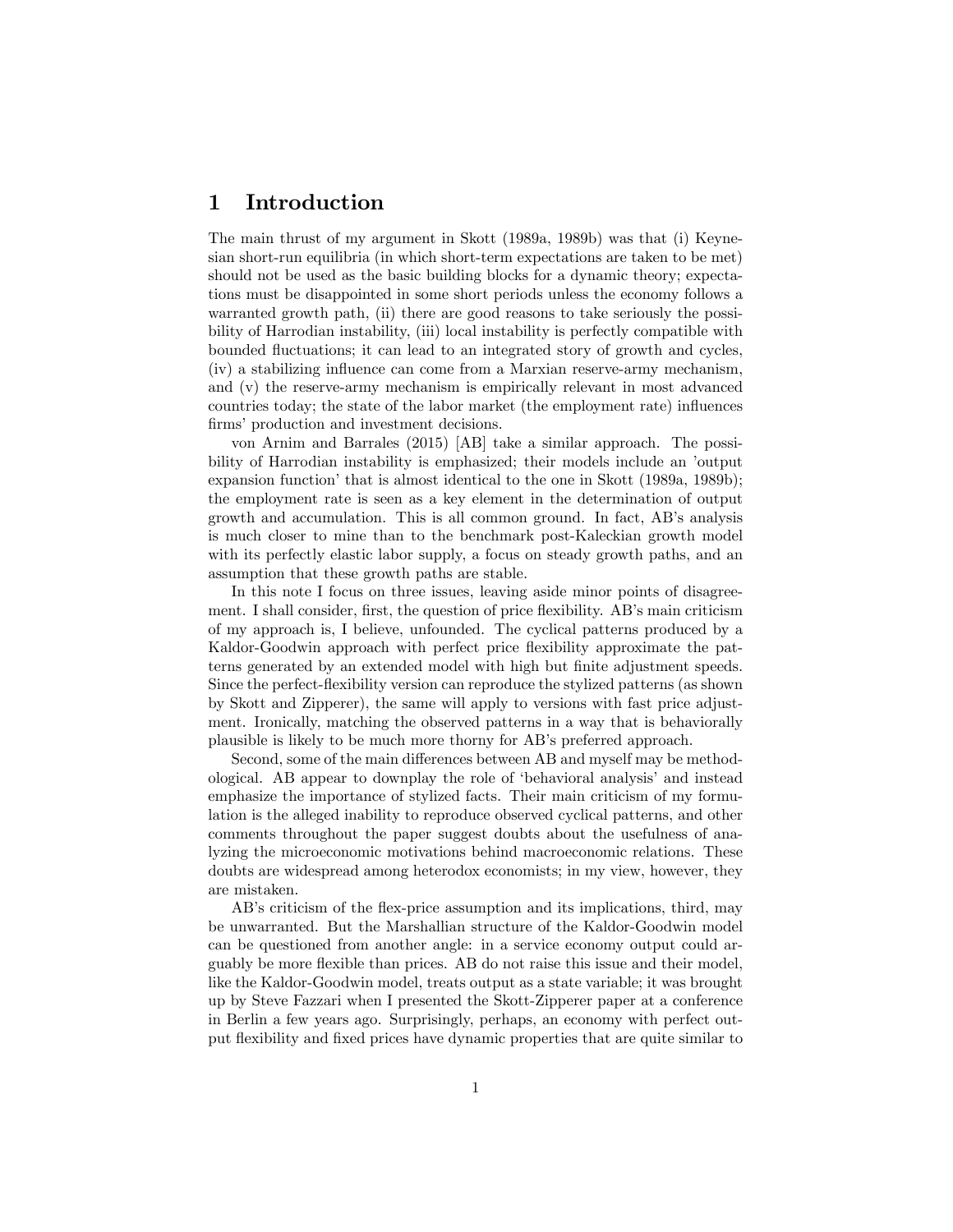those of the Kaldor-Goodwin model.

## 2 Price flexibility

AB's main critique of my formulation is that prices are taken to be perfectly flexible and that a model in which prices and profitability adjust to excess demand in the goods market cannot reproduce the observed cyclical patterns. As shown in Skott and Zipperer (2012) the latter criticism is invalid in the case of perfect áexibility; AB, however, claim that without fast adjustment the model must generate a "wrong  $u, \pi$  cycle" (p.10). The perfect flexibility assumption is clearly an approximation. If even the slightest deviation from perfect flexibility generates qualitatively different outcomes, a perfect-flexibility model therefore will command little interest.

To substantiate their claim AB set up a simple model to analyze the case with finite adjustment speeds. The model, however, leaves out the employment rate and obscures the relation between output growth and the state of the product market. It may therefore be useful to examine the connection between perfect and finite adjustment speeds in more detail.

The level of output is predetermined in both the Kaldor-Goodwin model and ABís neo-Kaleckian model. Past production decisions were governed by demand expectations, and something has to give if these demand expectations fail to be met. Assuming that output cannot adjust instantaneously, there are three possibilities: the ex-post equality between investment and saving can be brought about by (i) direct rationing, (ii) unplanned changes in inventories, or (iii) changes in prices that affect excess demand.

I have made a case for the price mechanism. The argument is partly by elimination: rationing occurs but does not seem empirically important; inventories change over the cycle, but the changes are largely pro-cyclical which suggests that this is not the main adjustment.<sup>1</sup> Direct evidence also suggests that prices are much more áexible than commonly believed. At an anecdotal level, the prices I pay for butter, gas or airline tickets seem to change every week. More systematic evidence points in the same direction, $\frac{2}{3}$  and I would still defend the assumption as a good approximation (with the caveat discussed below in section 4). The argument, however, is largely empirical, and my position may turn out to be wrong.<sup>3</sup> It is important therefore to stress that price flexibility is not central to the main story. It affects the movements in income distribution, but not the local instability and the cyclical patterns in employment and utilization.

The basic claim is that output growth depends on the degree of disequilibrium in the goods market: the level of output is predetermined, and a positive demand shock raises the growth rate of output. If there is perfect price flexibility the profit share can serve as an indicator of excess demand, as in Keynes

 $\sqrt[1]{\text{See Chiarella et al.} (2005)}$  for a model that includes inventory dynamics.

 ${}^{2}E.g.,$  Abe and Tonogi (2010).

<sup>&</sup>lt;sup>3</sup>The price channel also seems interesting for theoretical reasons, as mentioned by AB: with perfect price áexibility, unemployment and instability cannot be blamed on rigid prices.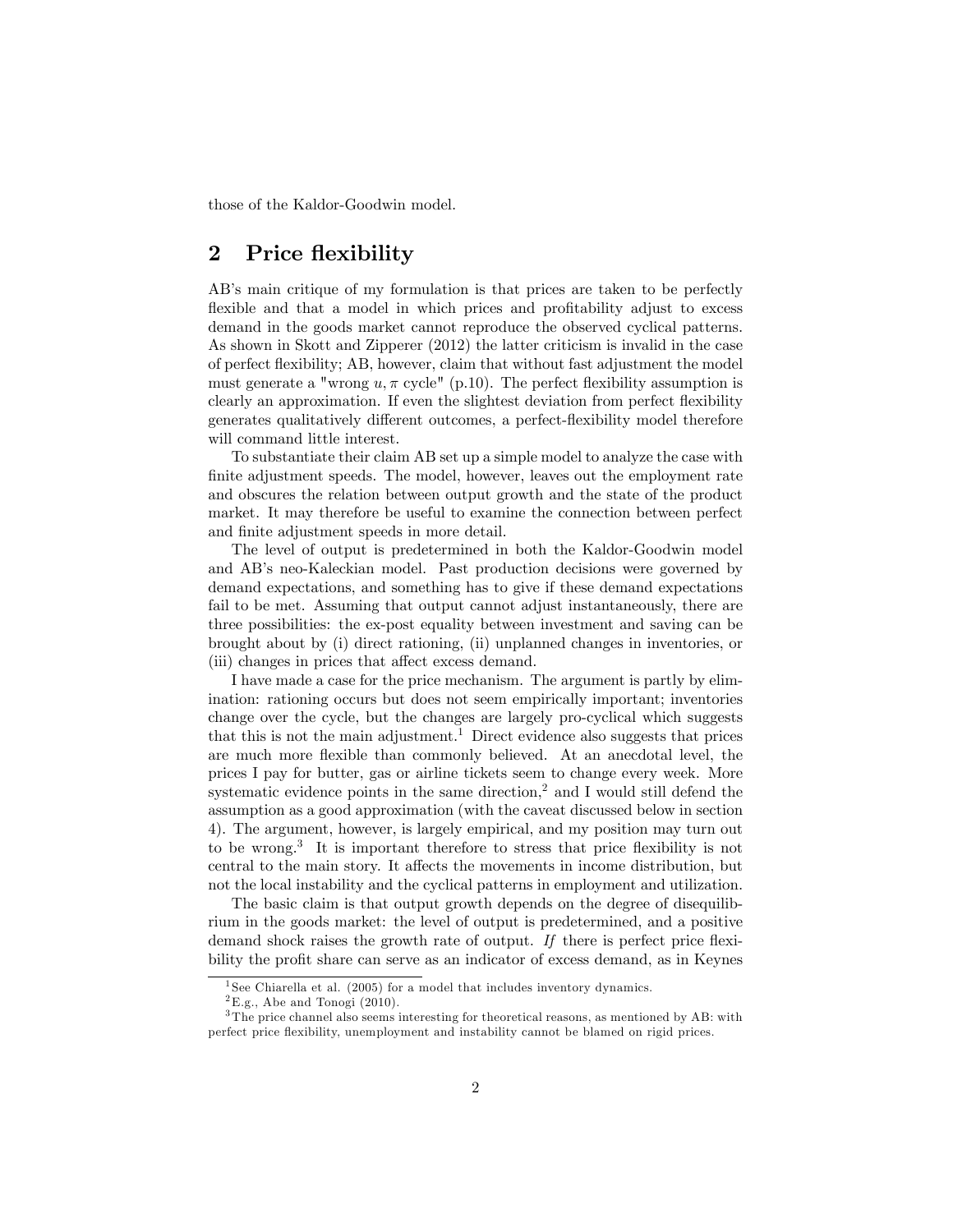$(1930)$ . The growth of output therefore becomes a function of the profit share (an indicator of disequilibrium in the goods market) and the employment rate (an indicator of the state of the labor market).<sup>4</sup> This specification, however, is contingent on prices being perfectly flexible. If the assumption is changed  $-$  if, for instance, disequilibrium takes the form of direct rationing  $-$  the profit share cannot be used as an indicator of disequilibrium in the goods market, and the 'output expansion function' must be modified.

Skott (1988, 1989a, 1989b) analyze extreme cases with a fixed markup and perfect price áexibility. Now consider an intermediate case with fast but Önite adjustment speeds for prices. By assumption output growth is determined by the disequilibrium in the goods market and the state of the labor market:

$$
\hat{Y} = h(\Delta, e), \qquad h_1 > 0, h_2 < 0 \tag{1}
$$

where  $\Delta$  is a measure of the degree of excess demand, e the employment rate, and a hat over a variable denotes a growth rate  $(Y = (dY/dt)/Y)$ . For simplicity, ignore inventories and assume that disequilibrium is reflected in a combination of (i) a profit share that deviates from what firms would have chosen, had they had perfect foresight about the state of demand and (ii) direct rationing of household consumption, i.e. consumption is determined as the difference between output and desired investment. With these assumptions, the degree of excess demand  $(\Delta)$  can be represented by

$$
\Delta = \phi(\frac{I - S}{Y}, \pi), \qquad \phi_1 > 0, \phi_2 > 0 \tag{2}
$$

where the desired saving rate  $S/Y$  depends on the profit share. The degree of direct rationing is given by  $(I - S)/Y$  and  $\pi$  is the profit share.<sup>5</sup>

The investment function in Skott (1989a,1989b) includes both the utilization rate and the profit share. The profit share appeared because it captured the state of the goods market. With slow price adjustment, the counterpart would be to include  $\Delta$  instead of  $\pi$ . For present purposes, however, this complication is irrelevant and we may simply leave out the second argument. Thus, assume that

$$
\frac{I}{Y} = f(u) \tag{3}
$$

$$
\frac{S}{Y} = g(\pi) \tag{4}
$$

where  $u = Y/K$  is an indicator of utilization.

$$
\Delta = \phi(\frac{I - S}{Y}, \pi, \pi^*), \qquad \phi_1 > 0, \phi_2 > 0, \phi_3 < 0
$$

<sup>4</sup> See Skott (1989b) for a detailed behavioral analysis.

 $5$ The value of the short-run equilibrium profit share may depend on employment. In this case a modified indicator could be used:

where  $\pi^* = \xi(e)$  represents the profit share in short-run equilibrium. This extension is irrelevant for present purposes.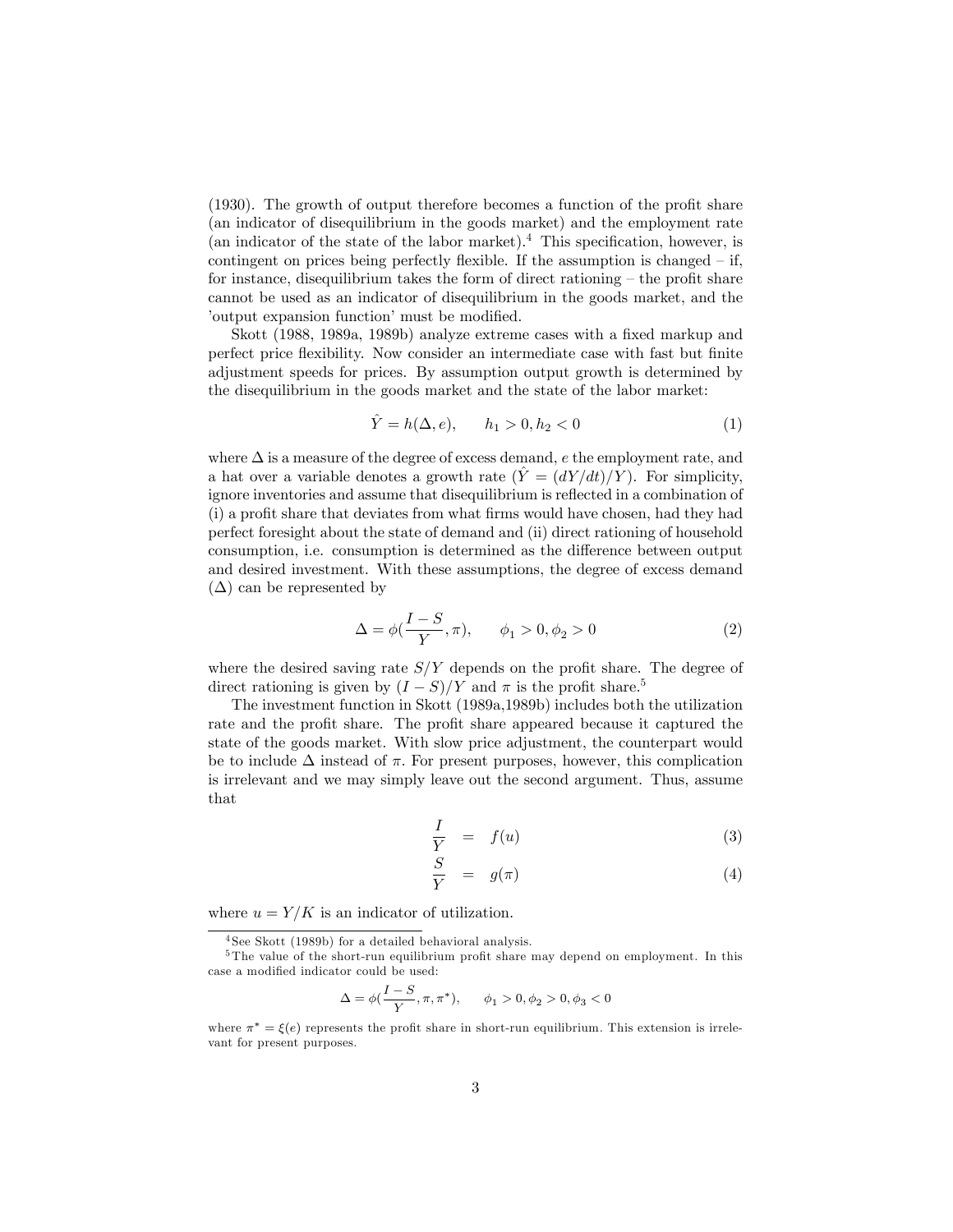Substituting  $(2)-(4)$  into the output expansion function  $(1)$ , we have<sup>6</sup>

$$
\hat{Y} = h(\phi(f(u) - g(\pi), \pi), e)
$$
\n(5)

The degree of disequilibrium  $-$  the deviation of actual demand curves from the demand curves that would have justified firms' current levels of output does not depend on whether Örms choose to respond to the disequilibrium by changing prices or by rationing. Putting it differently, for a given level of output, an increase in the price of goods may change the degree of quantity rationing but not the underlying disequilibrium. Using  $(2)-(4)$ , this independence property implies that the excess demand indicator satisfies the condition<sup>7</sup>

$$
\frac{d\phi}{d\pi} = -\phi_1 g' + \phi_2 = 0 \quad \text{for all } u, \pi, e
$$
 (6)

Assuming that the labor force in efficiency units grows at the rate  $n$  and ignoring depreciation, the dynamics for utilization and employment are given by

$$
\hat{u} = \hat{Y} - \hat{K} = h(\phi(f(u) - g(\pi), \pi), e) - uf(u) \tag{7}
$$

$$
\hat{e} = h(\phi(f(u) - g(\pi), \pi), e) - n \tag{8}
$$

With finite adjustment speeds for prices, a dynamic equation for the profit share can now be added,

$$
\dot{\pi} = \mu \frac{I - S}{Y} = \mu[f(u) - g(\pi)] \tag{9}
$$

Equations  $(7)-(9)$  describe a 3D system of differential equations. The Jacobian of the system can be written

$$
J(u, e, \pi) = \begin{pmatrix} h_1 \phi_1 f' - u f' - f & h_e & h_1 \phi_2 - h_1 \phi_1 g' \\ h_1 \phi_1 f' & h_e & h_1 \phi_2 - h_1 \phi_1 g' \\ \mu f' & 0 & -\mu g' \end{pmatrix}
$$
(10)

Using  $(6)$ , the Jacobian matrix simplifies to

$$
J(u, e, \pi) = \begin{pmatrix} h_1 \phi_1 f' - u f' - f & h_e & 0 \\ h_1 \phi_1 f' & h_e & 0 \\ \mu f' & 0 & -\mu g' \end{pmatrix}
$$
 (11)

Thus, the condition (6) – and the fact that it holds for all values of  $u, e, \pi$  – implies that the 3D system becomes separable.

The self-contained 2D dynamics for  $(u, e)$  are given by

<sup>6</sup> The terminology is not attractive and in later work I have sometimes referred to the function which describes output growth as simply 'the growth function'.

<sup>&</sup>lt;sup>7</sup>The independence of the degree of disequilibrium of the price response implies that the disequilibrium can be written as a function of u. Thus, equation (6) holds for all values of the state variables, not just at stationary points.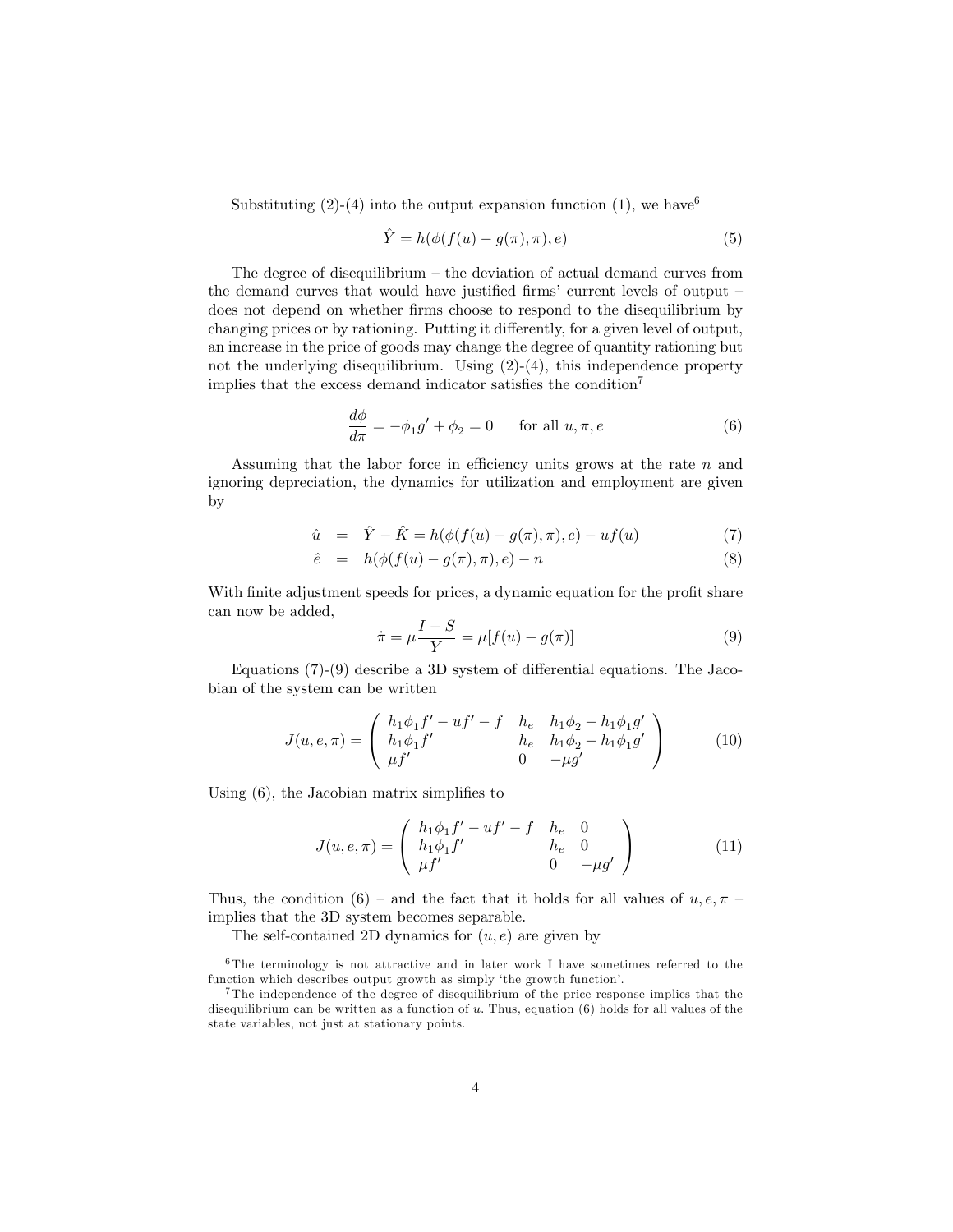$$
J(u,e) = \begin{pmatrix} h_1 \phi_1 f' - u f' - f & h_e \\ h_1 \phi_1 f' & h_e \end{pmatrix}
$$
 (12)

The derivative  $h_1$  describes the sensitivity of output growth to a change in excess demand and  $\phi_1 f'$  the sensitivity of excess demand to a rise in utilization. Neither of these derivatives depends on whether the disequilibrium adjustment is via prices or rationing.

Now consider the limiting case where  $\mu \to \infty$ .<sup>8</sup> The dynamics for  $\pi$  is stable, and if the adjustment speed goes to infinity, we get

$$
\pi \rightarrow \theta(u) = g^{-1}(f(u)) \tag{13}
$$

$$
\Delta \rightarrow \phi(0, \theta(u)) \tag{14}
$$

with

$$
\theta' = \frac{f'}{g'}\tag{15}
$$

Using  $(15)$  and  $(6)$ , we have

$$
h_1 \phi_1 f' = h_1 \phi_2 \frac{f'}{g'} = h_1 \phi_2 \theta'
$$
 (16)

and the Jacobian can now be written

$$
J(u,e) = \begin{pmatrix} h_1 \phi_2 \theta' - u f' - f & h_e \\ h_1 \phi_2 \theta' & h_e \end{pmatrix}
$$
 (17)

In short, a move from perfect to finite price flexibility does not change the stability properties of the  $(u, e)$  -subsystem: the dynamics of the  $(u, e)$  system in  $(12)$  is independent of whether the adjustment is via prices or rationing.<sup>9</sup> Moreover, with fast price adjustment, the Jacobian converges to (17) which (with notational changes) is identical to the one in Skott (1989a, 1989b); fast but finite adjustment can be approximated by the perfect-flexibility system.

AB claim that the Kaldor-Goodwin model cannot generate the observed clockwise pattern in utilization-profit space. The claim is correct for the 2D model: assuming Harrodian instability, the baseline model of perfect price flexibility implies that the profit share is an increasing function of utilization; there are no cycles in  $(u, \pi)$ .<sup>10</sup> Empirically, however, there are lags in accumulation

<sup>&</sup>lt;sup>8</sup>In the other extreme case – when  $\mu = 0$  – the dynamic equation for  $\pi$  simply drops out, and we are left with the 2D system (12).

<sup>&</sup>lt;sup>9</sup>This invariance result is quite surprising. In general, adding an extra state variable to a 2D system does not lead to separability (as exemplified by a comparison between the 2D and 3D versions of the Barbosa-Filho and Taylor model). The separability in this particular case depends on the specification of accumulation in  $(3)$  as well as on condition  $(6)$ . The system ceases to be separable if accumulation depends on the profit share for reasons that are unrelated to the degree of disequilibrium in the goods market.

 $10$ AB correctly point out that Harrodian instability is necessary for the relation to be increasing and the model to produce instability and cyclical fluctuations. They seem to consider this a weakness; I am not sure why. The dynamic properties of a system depend on the specification of the system, and Harrodian instability was introduced precisely because it is implied by a plausible specification of investment behavior.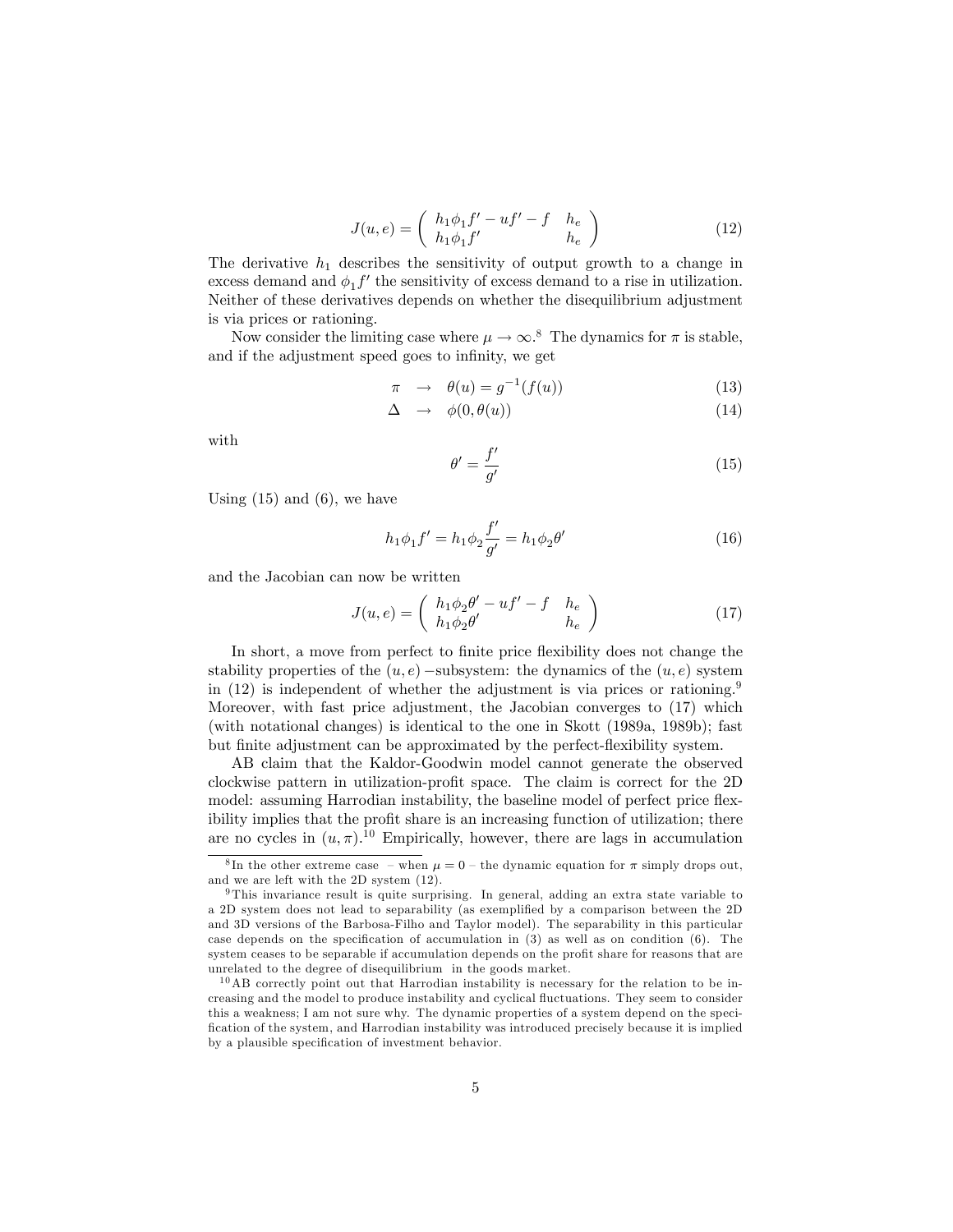$\overline{\phantom{a}}$  it takes a while to plan and implement increases in the capital stock  $\overline{\phantom{a}}$  and as shown in Skott and Zipperer (2012), an extended model which treats the accumulation rate as a state variable can produce the observed clockwise cycles in  $u, \pi$ . The dimension of the system will increase to four if both the profit share and the accumulation rate are treated as state variables. But there is no reason to expect a discontinuity in the cyclical patterns as a result of this increase: if the 3D system with perfect price adjustment approximates the 4D system with fast but finite adjustment, the qualitative cyclical patterns will be preserved for sufficiently large adjustment speeds.

This ability to reproduce the observed patterns is achieved with simple specifications that were not designed specifically to match the patterns. If matching the patterns is the main concern, an approach based on price adjustments in response to goods market disequilibrium offers many possible, empirically justified modifications. The saving behavior, for instance, has been kept exceedingly simple Saving is not fully determined by contemporaneous profits; saving out of wage income (whether positive or negative), lags in consumption (because of habit formation, say), or autonomous government spending will affect the equilibrium condition for the goods market and influence the patterns. Not all possible modifications will work in the 'right direction'. But it seems rather peculiar to dismiss a Kaldor-Goodwin approach on the basis that fast but Önite adjustment speeds of prices may fail to generate the observed  $u, \pi$  pattern in some simple specifications. The dismissal is particularly strange if the proposed alternative has greater difficulties accounting for the  $u, \pi$  pattern.

AB's preferred model has nominal prices and wages adjust in response to utilization and employment rates. In order to obtain the observed patterns they assume that the wage share rises in response to an increase in capital utilization. But why would high utilization favor workers? Why would wages increase more than prices at high rate of capital utilization, holding constant the employment rate? AB point to a paper by Diallo et al. (2011) which suggests that variations in the nominal wage are strongly influenced by the bargaining of insiders. Accepting the role of insiders, however, it remains unclear why an increase in a firm's capital utilization rate would lead to an increase in the firm's product real wage, holding constant the variables that describe the employment rate and the utilization rate of labor.<sup>11</sup> High utilization rates of capital may lead to an increase in a firm's prices and profitability; as a result the firm's workers may gain bargaining power and see an increase in their nominal wage and consumption real wage (their nominal wage relative to the general price level). But it seems implausible to assume that an increase in a firm's utilization will squeeze its profit share

 $11$  Diallo et al. allow labor utilization to vary. In the theoretical model, however, they assume that both the ratio of the labor force to the capital stock and the employment rate are constant. These assumptions are analogous to Barbosa-Filho and Taylor's (2006) assumption that the employment rate and capital utilization move together. There is no theoretical justification for the assumptions, and empirically they do not hold. The wage share, moreover, is given by the ratio of the real wage to the productivity of labor. The latter is proportional to the utilization rate of labor; the wage share therefore can be decreasing in utilization even if the real wage is increasing.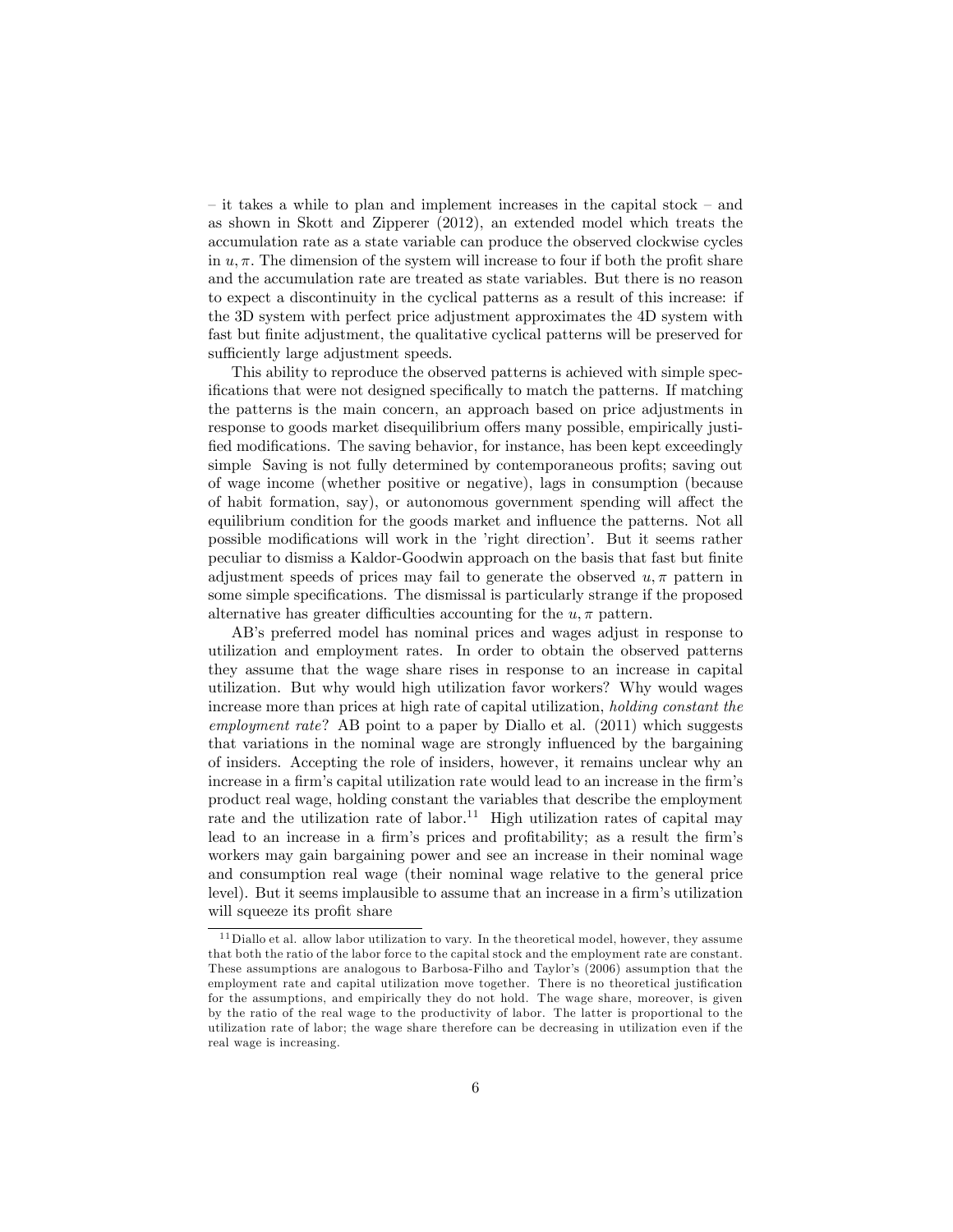Based on  $AB$ 's chosen criterion  $-\exp\{a\}$  explaining the tendency of profit shares to fall at high levels of utilization  $-$  an approach which links adjustments in prices and profit shares to excess demand in the goods market would seem more promising than arguments which emphasizes the effects of utilization and employment on bargaining power.

### 3 Behavioral analysis and stylized facts

As argued in section 2, AB's dismissal of the Kaldor-Goodwin approach on empirical grounds is unjustified. The basis for their dismissal, however, may be indicative of a broader, methodological disagreement.

The tenor of AB's discussion is to look for specifications that can reproduce the reduced-form patterns for utilization, employment and the profit share. The punchline in their section 3 is a simulation which shows that with suitable parameter values the neo-Kaleckian 3D "system can indeed generate the three stylized perpetual fluctuations"  $(p.20)$ . Other indications can be found in footnote 12 which suggests that Skott "considers output growth, accumulation and price setting the rational decisions of a (representative) firm, whereas here these processes are viewed as the structural outcomes of the complex interplay of a multitude of agents" and in footnote 5 where Skott's equations are described as "truly behavioral"; by contrast the term 'behavioral' is put in inverted commas in the description of the equations in the extended Barbosa-Filho&Taylor model (p.19).

The relation between microeconomic behavior and macroeconomic relations is complex, both because of aggregation problems and because the macroeconomic environment may influence behavior at the micro level. It is also true that a purely theoretical analysis of plausible behavior is insufficient; often it will not even enable one to establish unambiguously the sign of a particular effect. Nevertheless, an exclusive focus on stylized facts carries with it significant dangers.

The Lucas-inspired revolution in macroeconomics has produced flawed models and bad policy. But the misguided way in which mainstream macroeconomics has tried to provide rigorous 'microeconomic foundations' does not justify a neglect of microeconomic behavior. A behavioral analysis can have real power (and can also inform empirical work). The specification of investment provides an example. Investment may be insensitive to variations in utilization rates in the short run, but minimally rational firms with an eye on profitability will react strongly to large and sustained movements in their utilization rates. Why invest if you already have plenty of unwanted excess capacity? The extension of the standard Keynesian stability condition to the long run therefore is hard to defend (Skott  $2012$ ).<sup>12</sup> At a general methodological level, it is dangerous to play down the motivations and constraints at the microeconomic level (see Skott 2014 for further discussion of these issues).

 $12$ AB seem to agree with this point. Their model therefore is not Kaleckian in the sense that I have used the term.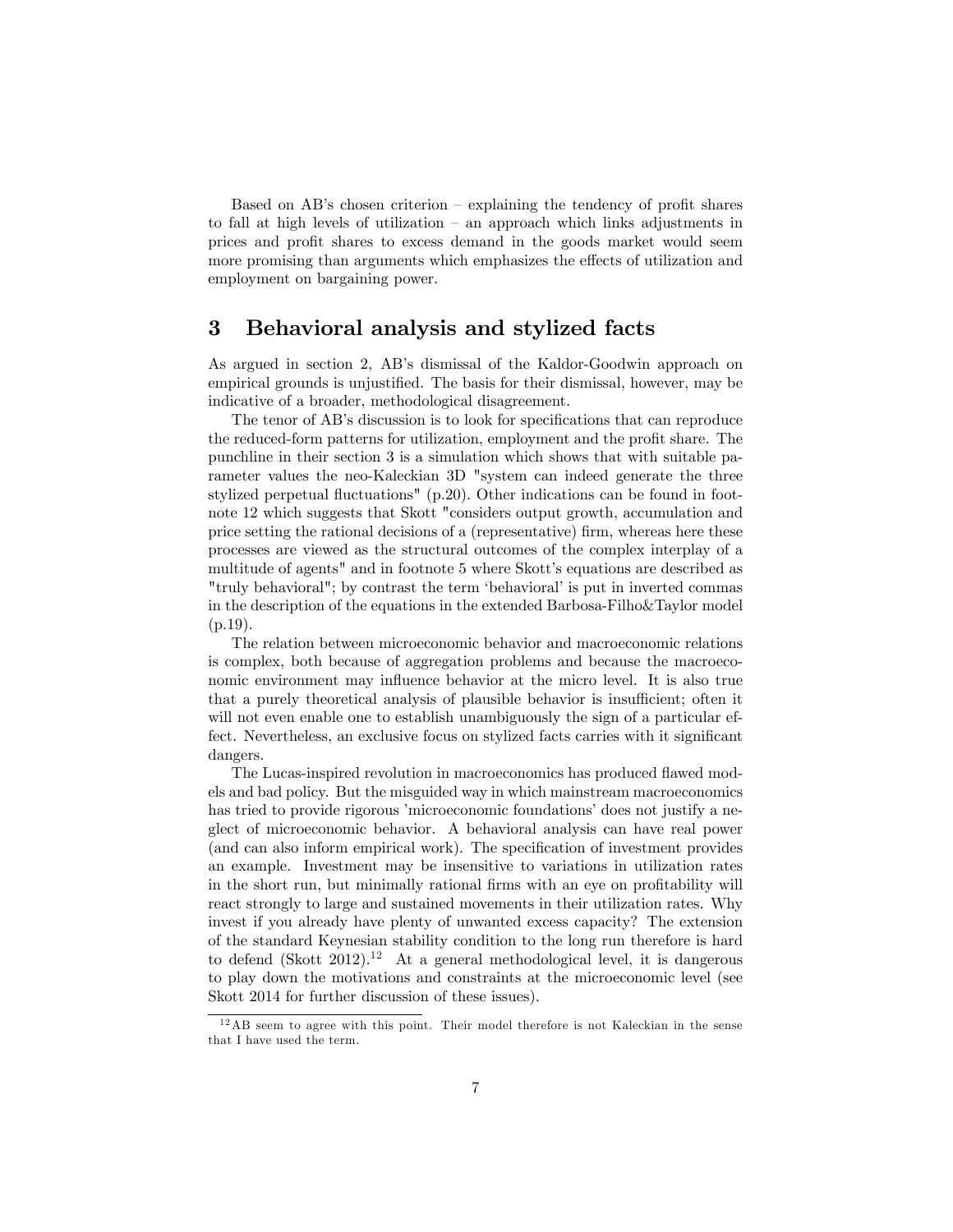Returning to the analysis of cyclical patterns, AB's analysis seems to be guided by the question, ëwhat sign patterns in the Jacobian can give us the observed pattern of correlations?. It may be more fruitful to turn the question around and ask, ëwhat are the plausible behavioral relations and what are their implications for the cyclical patterns?. This is the approach in Skott and Zipperer  $(2012)$ . Building on earlier work, we examined different specifications econometrically. Our findings were consistent with the behavioral relations in the Kaldor-Goodwin specifications, and the cyclical implications matched the stylized patterns in the US data.<sup>13</sup>

### 4 Output flexibility

AB question the sensitivity of prices and profit shares to changes in demand. Disequilibrium also leads to 'forced saving' in their model, but the adjustment in saving happens through direct rationing: consumption is given by the difference between the predetermined level of output and the desired level of investment. This rationing assumption does not seem to match actual behavior. Is there any evidence that consumers as a whole curtail their consumption in times of high demand because the products they want are sold out? There are examples of individual goods that get rationed - flights can be full or there may be a wait list for a particularly popular new car  $-$  but generalized rationing of this kind is not a feature of market economies. Thus, it is implausible to suggest that direct rationing forces an increase in aggregate saving in cases of excess demand. Even more implausible would seem the notion that consumption automatically  $increases$  – without price movements – in cases of excess supply.

We are left with a problem: if we accept that there is little evidence of direct rationing and if, following AB, we dismiss price adjustment and leave out inventories, there would seem to be no adjustment mechanisms. This problem could be resolved if output were flexible.

The treatment of output as a predetermined state variable makes perfect sense if the model describes manufacturing or agricultural goods that cannot be produced instantaneously. It is more questionable for large parts of the service sector. The output of a hairdresser cannot be stored and the act of production cannot be separated from the act of consumption. This does not mean that there are no predetermined variables in the production of services. Cooks, hairdressers and retail workers have to be hired and they need kitchens, hair salons and shops to work in. Neither capital nor labor can be adjusted instantaneously. Employment and the stock of capital are predetermined at any moment but the utilization of labor and capital depends on the level of demand.<sup>14</sup>

 $13$  Abe (2014) examines the Japanese case.

 $14$  For some segments of the workforce there is an important qualifier: an increasingly 'flexible' labor market in which workers are called in 'as needed' shifts the cost of underutilization from firms to workers.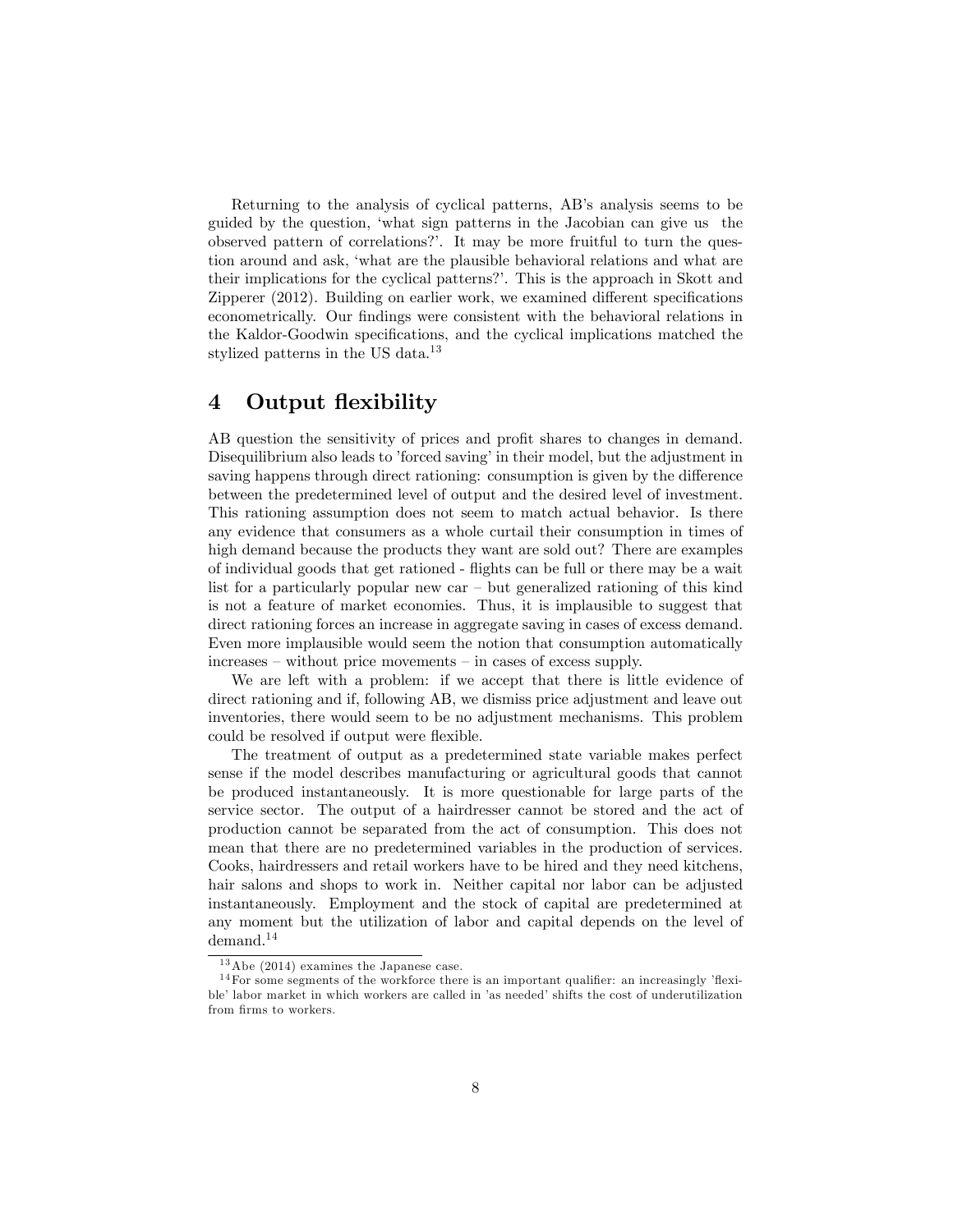Consider a simple 'flex-output economy'.<sup>15</sup> There is excess capacity of both labor and capital, and output adjusts instantaneously to the level of demand (within the limits of labor and capital capacity). Using a Leontief production function, the capacity constraints are given by

$$
Y \le \min\{\lambda L, \sigma K\}
$$

Short-run demand expectations are being met  $-$  the economy is in short-run equilibrium – if the utilization rate of labor is at the desired rate.<sup>16</sup> Unanticipated demand shocks are absorbed by movements in output and utilization. Thus, the equalization of saving and investment can be achieved without direct rationing or adjustments in prices and profit shares. As a benchmark case, assume that the real wage as fixed,  $w/p = \omega = \bar{\omega}$ .

Output is no longer a state variable, but the same behavioral reasoning that led to the output expansion function in the Kaldor-Goodwin case now yields an 'employment expansion function': employment changes in response to demand signals from the output market (the actual utilization rate of labor) and the state of the labor market (the employment rate):

$$
\hat{L} = h(y, e); \qquad h_y > 0, h_e < 0 \tag{18}
$$

where  $y = Y/L$  is a measure of labor utilization.

The investment function also needs slight modification compared to the Kaldor-Goodwin formulation. Capital adjusts more sluggishly than labor, and this can be captured by having the accumulation rate depend on the laborcapital ratio, rather than the output-capital ratio:

$$
\hat{K} = f(l); \qquad f' > 0 \tag{19}
$$

where  $l = L/K$  is the employment-capital ratio.<sup>17</sup> Here again, the behavioral argument for the specification is analogous to the Kaldor-Goodwin case: capital accumulation responds mainly to changes in the slow-moving state variable

$$
\frac{I}{L} = \tilde{f}(l); \quad \tilde{f}' > 0
$$

The accumulation rate would then be given by

$$
\hat{K} = l \ \tilde{f}(l) = f(l)
$$

 $15$  This economy has similarities with the model in Diallo et al. (2011). The similarities include an endogenous determination of the utilization of labor and the influence of labor utilization on the growth of employment. Unlike the present model, however, Diallo et al. take output to be a state variable. They also specify accumulation in a very different way, assume that labor and capital utilization move together, introduce monetary policy in the form of a Taylor rule, and focus on a 2D subsystem of a higher-dimension system.

 $16$ Employment is a state variable but adjusts faster than capital. Short-run equilibrium therefore is defined with reference to the utilization of labor.

 $17$  To get an exact parallel to equation (3), the investment-labor ratio could be specified as an increasing function of the labor-capital ratio,

The multiplicative form of the term  $l\tilde{f}(l)$  has no significance. If, say,  $\tilde{f}(l) = (-a + bl)/l$  then  $f(l) = -a + bl$  becomes linear.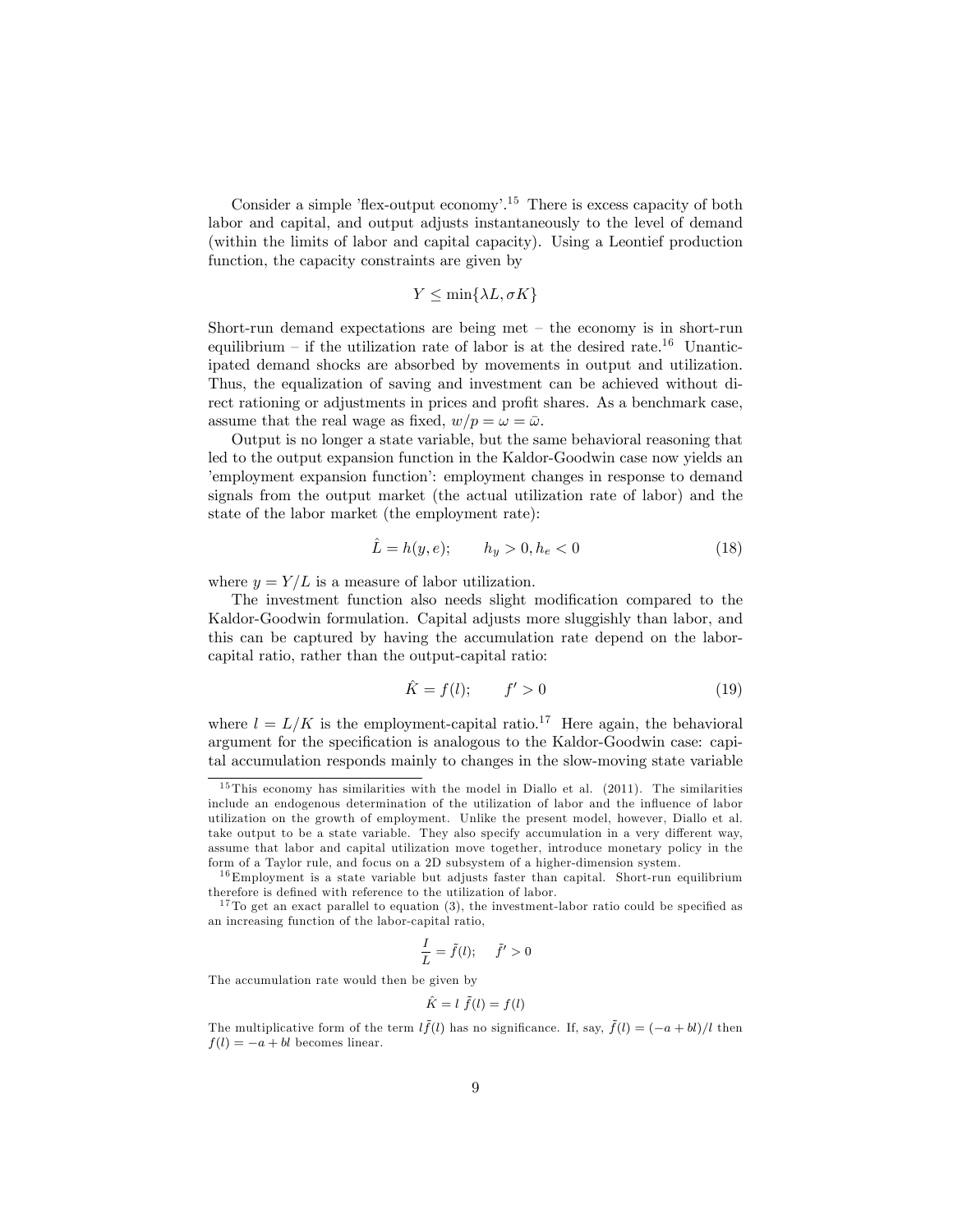(the output-capital ratio in the áex-price economy and the labor-capital ratio in the flex-output economy).<sup>18</sup> Thus, equations (18)-(19) and (1) and (3) can be derived from the same basic behavioral assumptions of goal oriented behavior (profit maximization); the differences arise because of changes in the assumptions about technologies and the character of the output.

Retaining the saving function (4) and assuming no depreciation, the output labor ratio is determined by the condition

$$
\frac{S}{K} = g(\pi) \frac{Y}{K} = g(\pi) y l = f(l) = \hat{K}
$$
\n(20)

Shocks to demand affect labor productivity (labor utilization) and a constant real wage therefore does not imply constancy of the profit share; the profit share is increasing in labor utilization:

$$
\pi = 1 - \frac{\bar{\omega}}{y} \tag{21}
$$

Combining (20)-(21) and assuming Harrodian instability  $(f'(l) > g(\pi)y)$  for all  $y \leq \lambda$ , we get.

$$
y = \phi(l); \quad \phi' > 0 \tag{22}
$$

If the labor force grows at a constant rate,  $n$ , we now get a two-dimensional system in the state variables e and and l:

$$
\hat{l} = h(y, e) - f(l) \tag{23}
$$

$$
\hat{e} = h(y, e) - n \tag{24}
$$

This dynamic system has the same mathematical structure as the Kaldor-Goodwin model, and we get clockwise cycles in  $(e, l)$  space. Both the outputcapital ratio (the utilization rate of capital) and the profit share are increasing functions of the labor-capital ratio. Observationally, therefore, the flex-output economy looks like the Kaldor-Goodwin economy with respect to the predicted patterns for employment, capital utilization and the profit share. The similarity between the dynamic patterns of flex-price and flex-output systems suggests that actual economies  $-$  which may contain both flex-price and flex-output sec $tors - may exhibit these patterns too.$ 

In terms of predictions, the main difference between the two models concerns the cyclical variation in labor productivity; labor productivity is assumed constant in the basic Kaldor-Goodwin but varies with utilization in the flexoutput economy. It should be noted, however, that in the Kaldor-Goodwin flex-price model a constant labor productivity was introduced merely to simplify the analysis: labor hoarding and cyclical variations in productivity also

 $1<sup>8</sup>$  Accumulation may also depend on the fast variable (the utilization rate for labor, in this case). The dependence has to be weak, however, in order to ensure the stability (and meaningfulness) of the (ultra-) short run equilibrium. In the flex-output economy the stability condition is simply the standard Keynesian restriction that investment respond less strongly than saving to changes in output in the (ultra-) short run.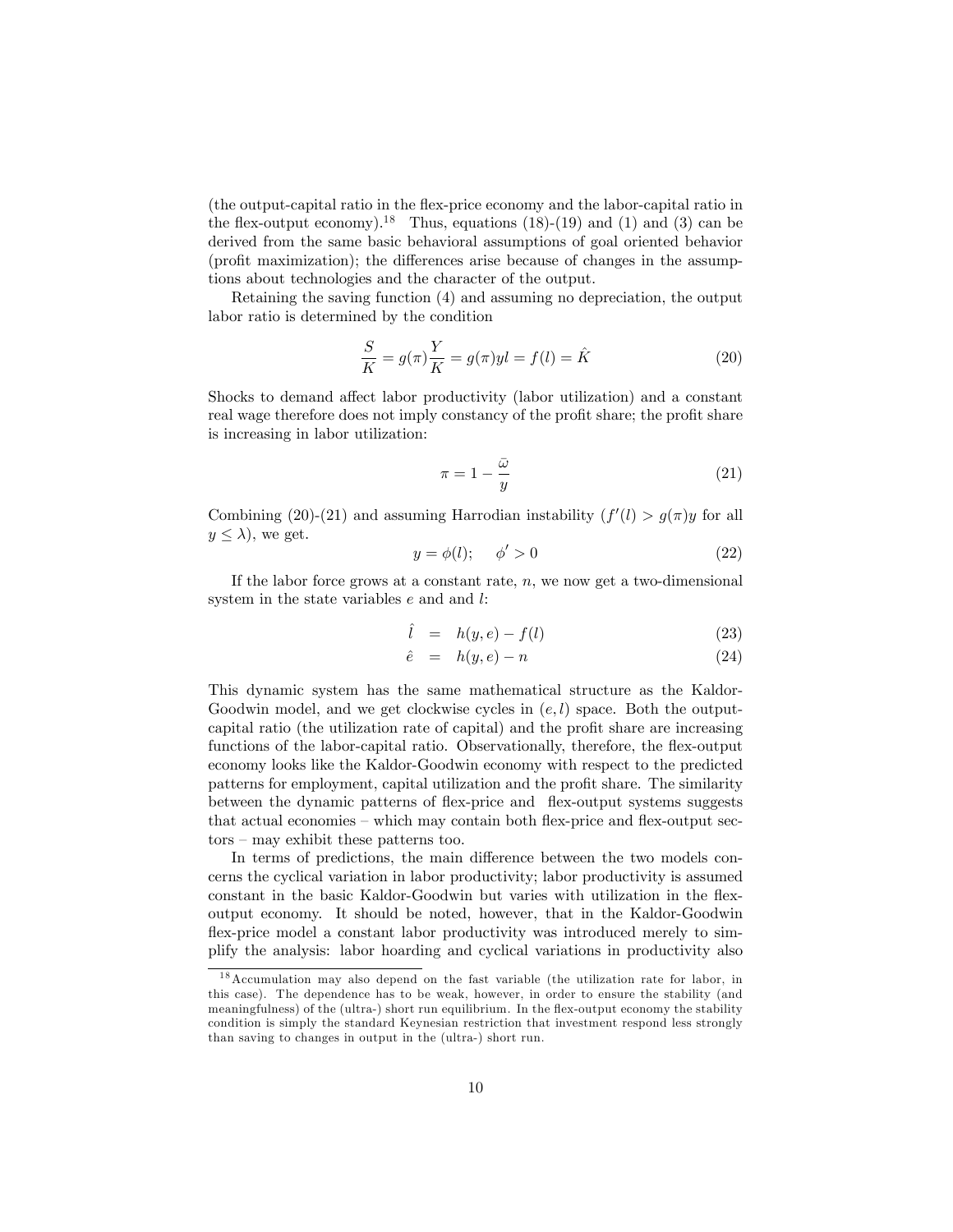characterize non-service sectors, and indeed these variations help reconcile the relative magnitudes of the predicted fluctuations in employment, utilization and the profit share with empirical observations (Skott and Zipperer 2012).

Both áex-price and áex-output models can be extended. The accumulation rate can be treated as a state variable, for instance, as in Skott and Zipperer  $(2012)$ ; the saving function can be modified to allow for saving out of wages and habit formation, or to take into account financial stocks; inventories can be included; distinct sectors with different properties can be identified. Going beyond the abstract modeling of a pure capitalist system, there is clearly room for a host of possible extensions to improve the empirical fit; a public sector, fiscal and monetary policy, and foreign trade are among the obvious candidates.<sup>19</sup> But perhaps the most important task is detailed empirical work to examine the validity of the main assumptions underlying the different models, including the question of price and output flexibility.

For present purposes another extension of the flex-output model may be of particular interest: the assumption of Öxed real wages can be relaxed. At its simplest, this relaxation could involve making the real wage a function of labor utilization and the employment rate:

$$
\omega = \psi(y, e) \tag{25}
$$

The signs of the partials in this relation are ambiguous, a priori. A positive partial with respect to y would be expected in businesses where tips (or other forms of output-dependent bonuses) make up a significant part of wages; a negative partial would be more likely in businesses like airlines that have fixed wage rates and raise prices when planes fill up. The extension in equation  $(25)$ would change the precise relation between the labor-capital ratio and the profit share, but the qualitative properties of the model would probably be unchanged for plausible magnitudes of the partials.

More significant changes involve adding a dynamic element to the determination of the real wage.<sup>20</sup> As an example, the real wage could be given by<sup>21</sup>

$$
\omega = \psi(a, y, e); \qquad \psi_a > 0 \tag{26}
$$

$$
\dot{a} = \theta(l, e, \omega) \tag{27}
$$

Here again the partials of the equations are ambiguous, and in this case the properties of the extended system may depend critically on the precise specification. It should be noted, perhaps, that equations (25)-(27) describe the real wage without any reference to wage and price inflation. It would be important to consider the formation of money wages and prices separately if inflation affects

<sup>&</sup>lt;sup>19</sup> Franke (2014) analyze the stabilizing effect of Taylor rules; Ryoo and Skott (2015) consider fiscal and monetary policy rules in an economy with Harrodian instability.

 $20$  This is the main focus of Diallo et al. (2011).

 $21$ The state variable  $\alpha$  captures the gradual effects of labor utilization and employment on distribution. The system includes a simple Goodwin specification as a special case; if  $\omega = \psi(a, y, e) = a$  and  $\dot{a} = \theta(l, e, \omega) = -\gamma + \rho e$  the system reduces to Goodwin's real-wage Phillips curve.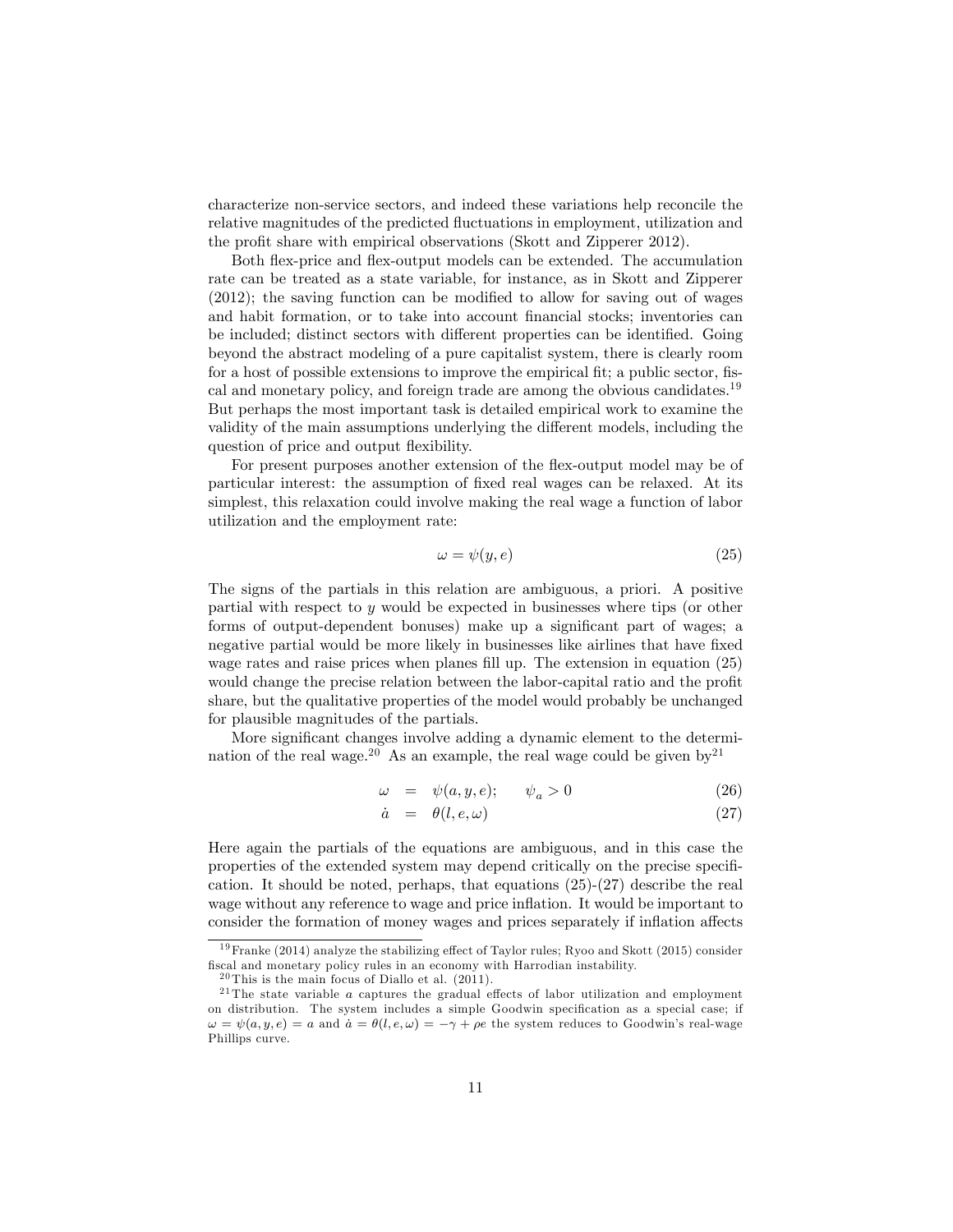policy and/or private-sector behavior directly; neither AB nor the áex-price and flex-output models in this note include inflation effects of this kind.

## 5 Conclusion

ABís analysis of growth and cycles has strong similarities with my own work. The properties of the investment function, for instance, have figured prominently in (post-) Keynesian debates and, in my view, the theoretical and empirical evidence strongly favors a Harrodian perspective; AB do not appear to disagree.

Firms' pricing and output decisions have received less attention, and this question is more open, both theoretically and empirically. My reading of the evidence suggests that traditional Keynesian presumptions of fixed prices (or relatively sticky markups) have limited support and that disequilibrium in the goods market rapidly feeds into price movements. This view was embodied in the Kaldor-Goodwin model with perfect price flexibility. The model can produce the stylized patterns considered by AB, and there is no reason to expect that an extended model with fast but finite price adjustment will not be able to do the same. Adding a new state variable or changing parameter values a§ect the properties of a dynamic system, but there is nothing particularly restrictive about assuming perfect price áexibility; a model with this assumption can provide a good approximation if price adjustment is fast.

The argument for perfect price áexibility comes with a caveat: parts of the economy  $-$  particularly in the service sector  $-$  may be characterized by (near-) perfect output áexibility. In these sectors the adjustment to demand shocks can come via output rather than price movements (in many cases, like airlines, both prices and output adjust). Surprisingly, perhaps, a áex-output economy of this kind can be described by a dynamic system that is almost identical to the system for the flex-price economy.

Implicitly, AB's paper raises broader, methodological issues. AB appear to judge models on their ability to match stylized patterns. It is relatively easy, however, to match a small number of stylized facts if assumptions can be chosen freely. For a model to be interesting, the assumptions have to be plausible, and the plausibility of behavioral macroeconomic equations cannot be judged without reference to microeconomic behavior. It is not a matter of unidirectional microeconomic foundations – institutions and the overall macroeconomic environment influence microeconomic behavior. But "truly behavioral" analysis (to use ABís terms) should be an essential part of macroeconomic analysis.

#### References

[1] Abe, T. (2014). "Cyclical patterns in Japanese manufacturing Örms: analyzing three post-Keynesian models". Evolutionary and Institutional Economic Review, 11 (1), pp. 1–18.